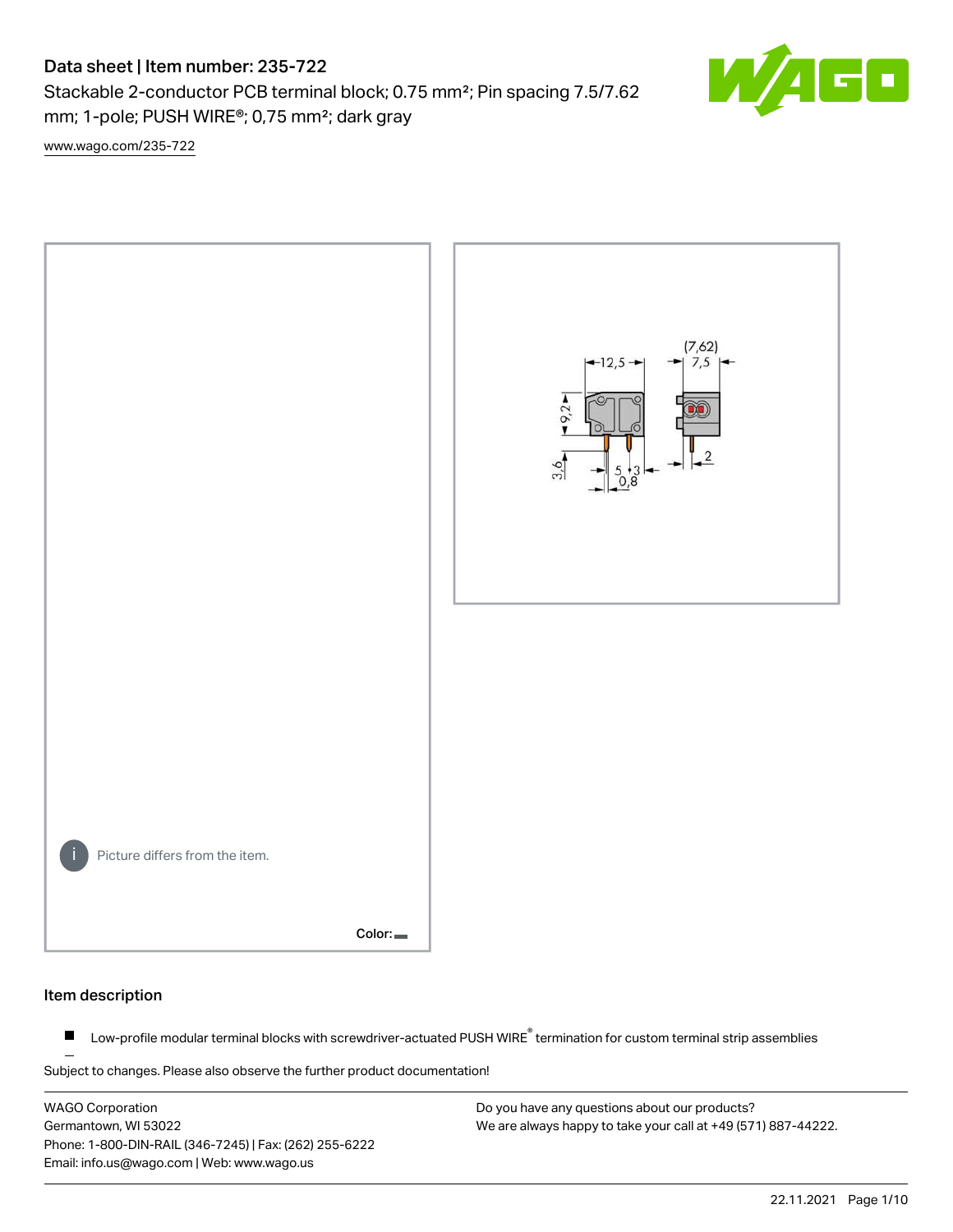[www.wago.com/235-722](http://www.wago.com/235-722)



- Double-conductor connection for supply and distribution of signals ideal for standard, single-conductor signal lines suitable for push-in termination
- $\blacksquare$ Double solder pins for high mechanical stability
- $\blacksquare$ Combines with all 235 Series modular terminal blocks
- $\blacksquare$ Set to metric or inch pin spacing by compressing terminal strips together or pulling them apart
- $\blacksquare$ Conductor removal via screwdriver (2.5mm x 0.4mm)

# Data

# Notes

| Variants: | Other colors                                                     |
|-----------|------------------------------------------------------------------|
|           | Other versions (or variants) can be requested from WAGO Sales or |
|           | configured at https://configurator.wago.com/                     |

## Electrical data

## IEC Approvals

| Ratings per                 | <b>IEC/EN 60664-1</b>                                                 |
|-----------------------------|-----------------------------------------------------------------------|
| Rated voltage (III / 3)     | 400 V                                                                 |
| Rated surge voltage (III/3) | 6 kV                                                                  |
| Rated voltage (III/2)       | 630 V                                                                 |
| Rated surge voltage (III/2) | 6 <sub>k</sub> V                                                      |
| Nominal voltage (II/2)      | 1000V                                                                 |
| Rated surge voltage (II/2)  | 6 <sub>k</sub> V                                                      |
| Rated current               | 10A                                                                   |
| Legend (ratings)            | $(III / 2)$ $\triangle$ Overvoltage category III / Pollution degree 2 |

#### UL Approvals

| Approvals per                  | UL 1059 |
|--------------------------------|---------|
| Rated voltage UL (Use Group B) | 300 V   |
| Rated current UL (Use Group B) | 10 A    |
| Rated voltage UL (Use Group D) | 300 V   |
| Rated current UL (Use Group D) | 10 A    |

### CSA Approvals

| Approvals per                   | CSA   |
|---------------------------------|-------|
| Rated voltage CSA (Use Group B) | 300 V |
| Rated current CSA (Use Group B) | 10 A  |

Subject to changes. Please also observe the further product documentation!

| <b>WAGO Corporation</b>                                | Do you have any questions about our products?                 |
|--------------------------------------------------------|---------------------------------------------------------------|
| Germantown, WI 53022                                   | We are always happy to take your call at +49 (571) 887-44222. |
| Phone: 1-800-DIN-RAIL (346-7245)   Fax: (262) 255-6222 |                                                               |
| Email: info.us@wago.com   Web: www.wago.us             |                                                               |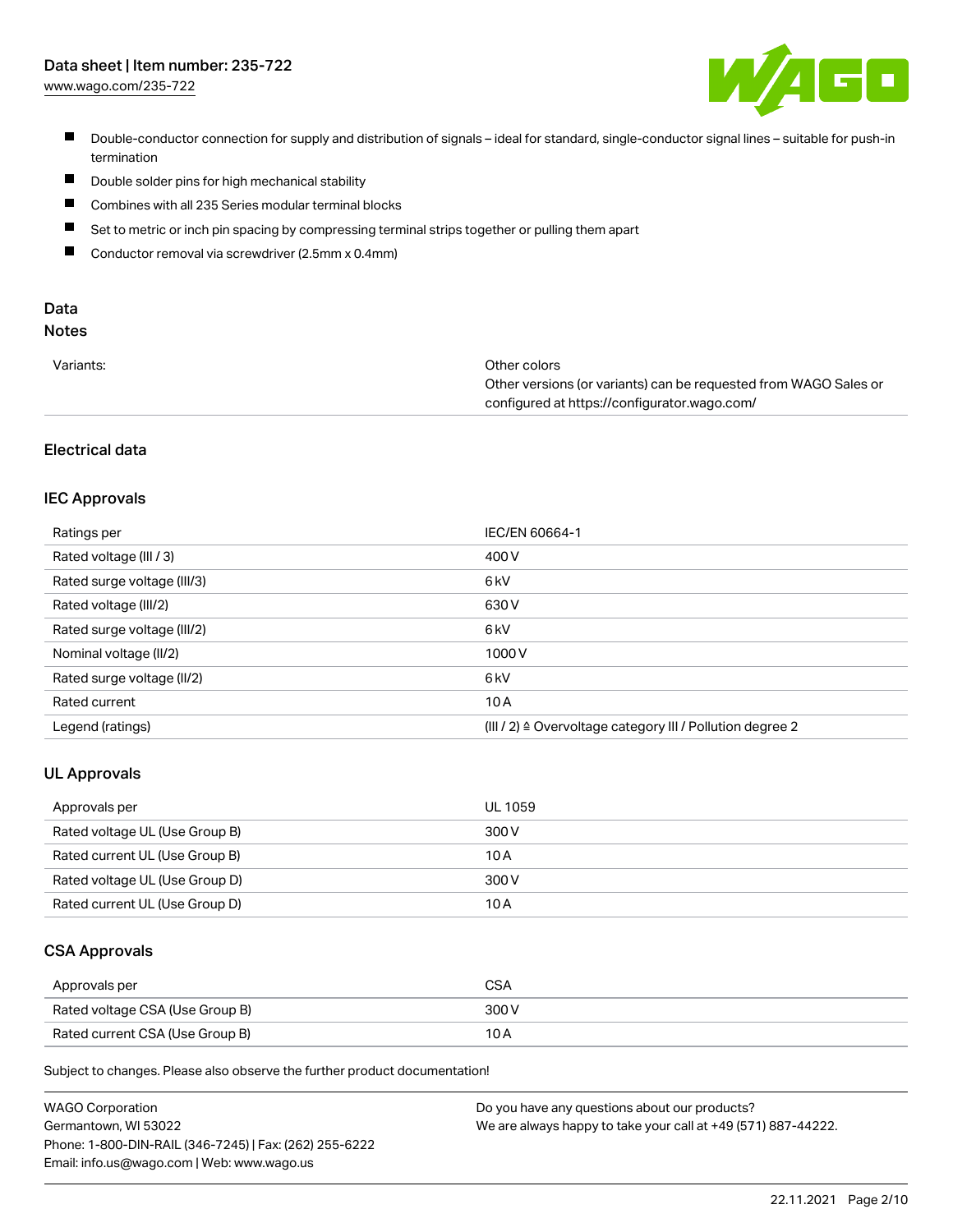

## Connection data

| Total number of connection points |  |
|-----------------------------------|--|
| Total number of potentials        |  |
| Number of connection types        |  |
| Number of levels                  |  |

## Connection 1

| Connection technology                             | PUSH WIRE                               |
|---------------------------------------------------|-----------------------------------------|
| Actuation type                                    | Operating tool                          |
| Solid conductor                                   | $0.250.75$ mm <sup>2</sup> / 24  18 AWG |
| Fine-stranded conductor; with uninsulated ferrule | $0.250.34$ mm <sup>2</sup>              |
| Strip length                                      | $910$ mm / 0.35  0.39 inch              |
| Conductor connection direction to PCB             | 0°                                      |
| Number of poles                                   |                                         |

## Physical data

| Pin spacing                          | 7.5/7.62 mm / 0.295/0.3 inch |
|--------------------------------------|------------------------------|
| Width                                | 9 mm / 0.354 inch            |
| Height                               | 12.8 mm / 0.504 inch         |
| Height from the surface              | 9.2 mm / 0.362 inch          |
| Depth                                | 12.5 mm / 0.492 inch         |
| Solder pin length                    | 3.6 <sub>mm</sub>            |
| Solder pin dimensions                | $0.8 \times 0.4$ mm          |
| Drilled hole diameter with tolerance | 1 <sup>(+0.1)</sup> mm       |

## PCB contact

| PCB Contact                         | THT                                 |
|-------------------------------------|-------------------------------------|
| Solder pin arrangement              | within the terminal block (in-line) |
| Number of solder pins per potential |                                     |

### Material data

| Color                       | dark gray        |
|-----------------------------|------------------|
| Material group              |                  |
| Insulation material         | Polyamide (PA66) |
| Flammability class per UL94 | V0               |

Subject to changes. Please also observe the further product documentation!

| <b>WAGO Corporation</b>                                | Do you have any questions about our products?                 |
|--------------------------------------------------------|---------------------------------------------------------------|
| Germantown, WI 53022                                   | We are always happy to take your call at +49 (571) 887-44222. |
| Phone: 1-800-DIN-RAIL (346-7245)   Fax: (262) 255-6222 |                                                               |
| Email: info.us@wago.com   Web: www.wago.us             |                                                               |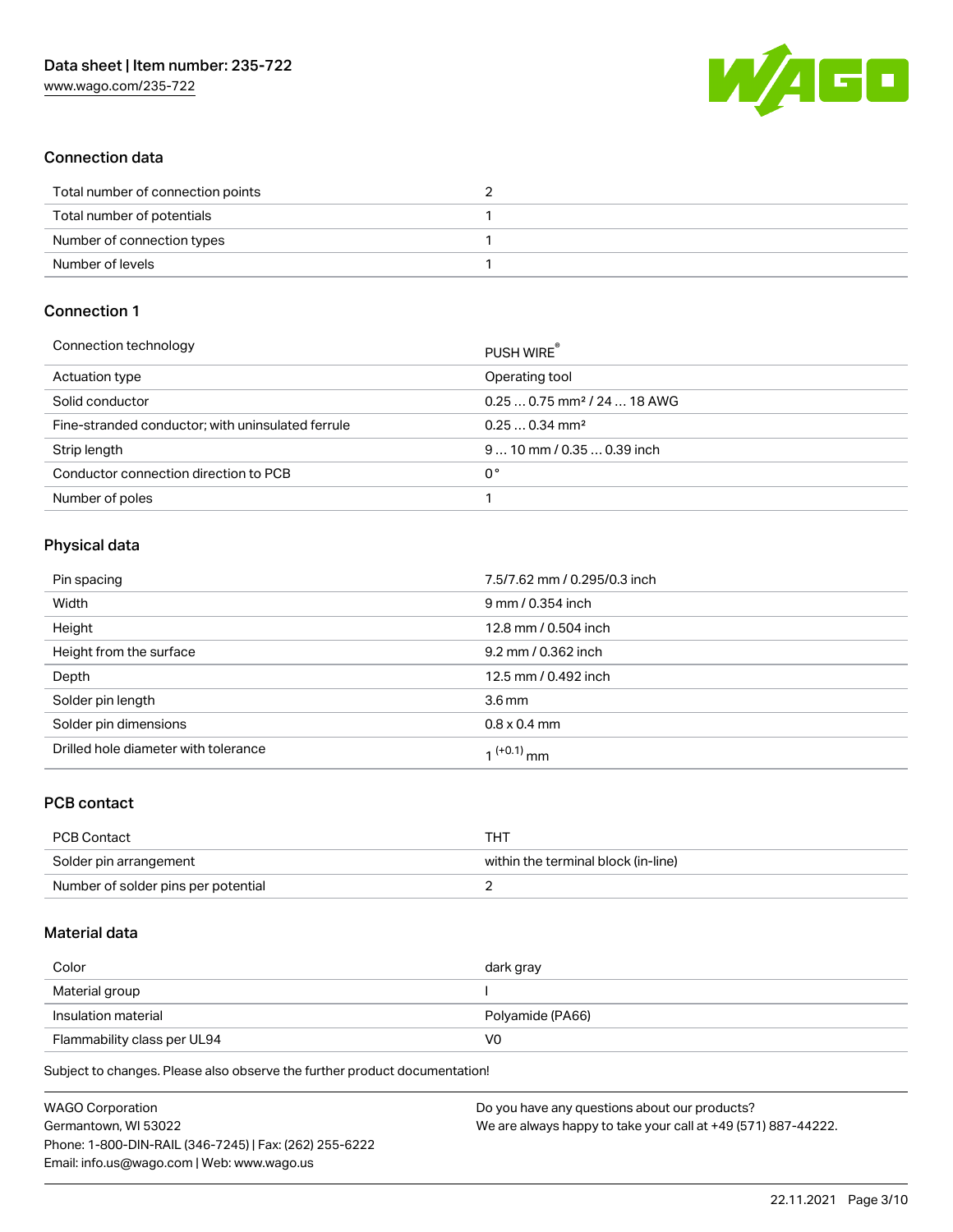

| Clamping spring material | Chrome nickel spring steel (CrNi)     |
|--------------------------|---------------------------------------|
| Contact material         | Electrolytic copper $(E_{\text{Cu}})$ |
| Contact plating          | tin-plated                            |
| Fire load                | 0.01 MJ                               |
| Weight                   | 0.6 <sub>g</sub>                      |

### Environmental requirements

| .<br>Limit temperature range<br>. | 105.0C<br>TUE<br>JU<br>. . |  |
|-----------------------------------|----------------------------|--|
|-----------------------------------|----------------------------|--|

## Commercial data

| Product Group     | 4 (Printed Circuit) |
|-------------------|---------------------|
| PU (SPU)          | 600 (100) Stück     |
| Packaging type    | box                 |
| Country of origin | CΝ                  |
| <b>GTIN</b>       | 4044918831970       |

## Approvals / Certificates

#### Country specific Approvals

| Logo | Approval                                                                   | <b>Additional Approval Text</b> | Certificate<br>name       |
|------|----------------------------------------------------------------------------|---------------------------------|---------------------------|
|      | <b>CCA</b><br>DEKRA Certification B.V.                                     | EN 60947                        | NTR NL-<br>7144           |
| KEMA | <b>CCA</b><br><b>DEKRA Certification B.V.</b>                              | EN 60947                        | 2149549.02                |
|      | <b>CCA</b><br>DEKRA Certification B.V.                                     | EN 60998                        | NTR <sub>NL</sub><br>6919 |
|      | <b>CCA</b><br>DEKRA Certification B.V.                                     | EN 60947-7-4                    | NTR NL-<br>7774           |
| 'DE  | <b>VDE</b><br>VDE Prüf- und Zertifizierungsinstitut                        | EN 60947                        | 40029328                  |
|      | Subject to changes. Please also observe the further product documentation! |                                 |                           |

| <b>WAGO Corporation</b>                                | Do you have any questions about our products?                 |
|--------------------------------------------------------|---------------------------------------------------------------|
| Germantown, WI 53022                                   | We are always happy to take your call at +49 (571) 887-44222. |
| Phone: 1-800-DIN-RAIL (346-7245)   Fax: (262) 255-6222 |                                                               |
| Email: info.us@wago.com   Web: www.wago.us             |                                                               |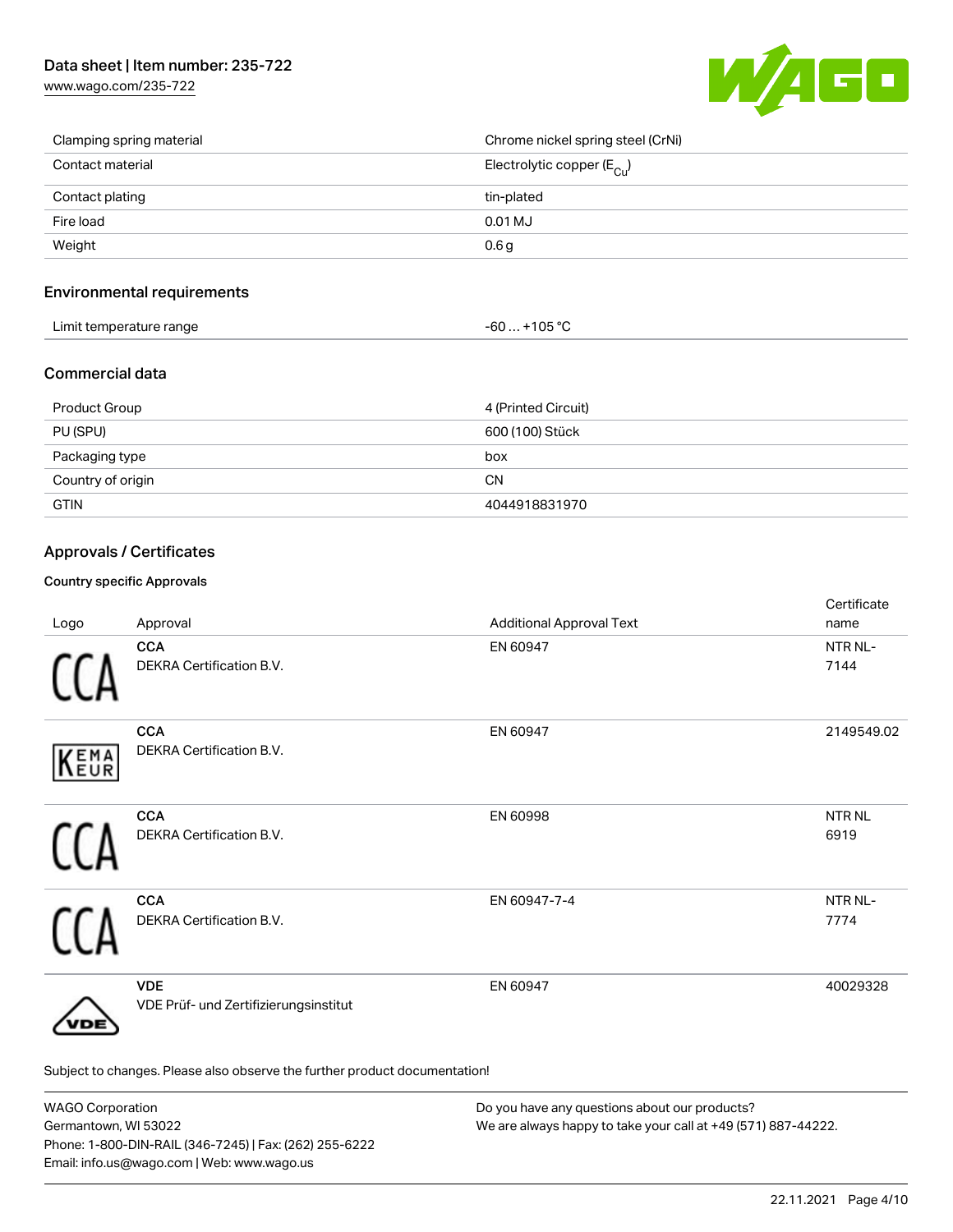

#### Ship Approvals

| Logo | Approval                                                | <b>Additional Approval Text</b> | Certificate<br>name               |
|------|---------------------------------------------------------|---------------------------------|-----------------------------------|
| ABS  | <b>ABS</b><br>American Bureau of Shipping               |                                 | $19-$<br>HG1869876-<br><b>PDA</b> |
|      | <b>DNV GL</b><br>Det Norske Veritas, Germanischer Lloyd |                                 | TAE000016Z                        |
|      |                                                         |                                 |                                   |

### Required accessories

#### End plates

| ltem no.: 235-200                               |                      |
|-------------------------------------------------|----------------------|
| End plate; snap-fit type; 1 mm thick; dark gray | www.wago.com/235-200 |

#### Optional accessories

#### Ferrules

| Ferrule |                                                                                                    |                      |
|---------|----------------------------------------------------------------------------------------------------|----------------------|
|         | Item no.: 216-101                                                                                  |                      |
|         | Ferrule; Sleeve for 0.5 mm <sup>2</sup> / AWG 22; uninsulated; electro-tin plated; silver-colored  | www.wago.com/216-101 |
|         | Item no.: 216-104                                                                                  |                      |
|         | Ferrule; Sleeve for 1.5 mm <sup>2</sup> / AWG 16; uninsulated; electro-tin plated; silver-colored  | www.wago.com/216-104 |
|         | Item no.: 216-106                                                                                  |                      |
|         | Ferrule; Sleeve for 2.5 mm <sup>2</sup> / AWG 14; uninsulated; electro-tin plated; silver-colored  | www.wago.com/216-106 |
|         | Item no.: 216-107                                                                                  |                      |
|         | Ferrule; Sleeve for 4 mm <sup>2</sup> / AWG 12; uninsulated; electro-tin plated                    | www.wago.com/216-107 |
|         | Item no.: 216-108                                                                                  |                      |
|         | Ferrule; Sleeve for 6 mm <sup>2</sup> / AWG 10; uninsulated; electro-tin plated; silver-colored    | www.wago.com/216-108 |
|         | Item no.: 216-109                                                                                  |                      |
|         | Ferrule; Sleeve for 10 mm <sup>2</sup> / AWG 8; uninsulated; electro-tin plated                    | www.wago.com/216-109 |
|         | Item no.: 216-102                                                                                  |                      |
|         | Ferrule; Sleeve for 0.75 mm <sup>2</sup> / AWG 20; uninsulated; electro-tin plated; silver-colored | www.wago.com/216-102 |
|         | Item no.: 216-103                                                                                  |                      |
|         | Ferrule; Sleeve for 1 mm <sup>2</sup> / AWG 18; uninsulated; electro-tin plated                    | www.wago.com/216-103 |
|         | Item no.: 216-110                                                                                  |                      |
|         |                                                                                                    | www.wago.com/216-110 |

WAGO Corporation Germantown, WI 53022 Phone: 1-800-DIN-RAIL (346-7245) | Fax: (262) 255-6222 Email: info.us@wago.com | Web: www.wago.us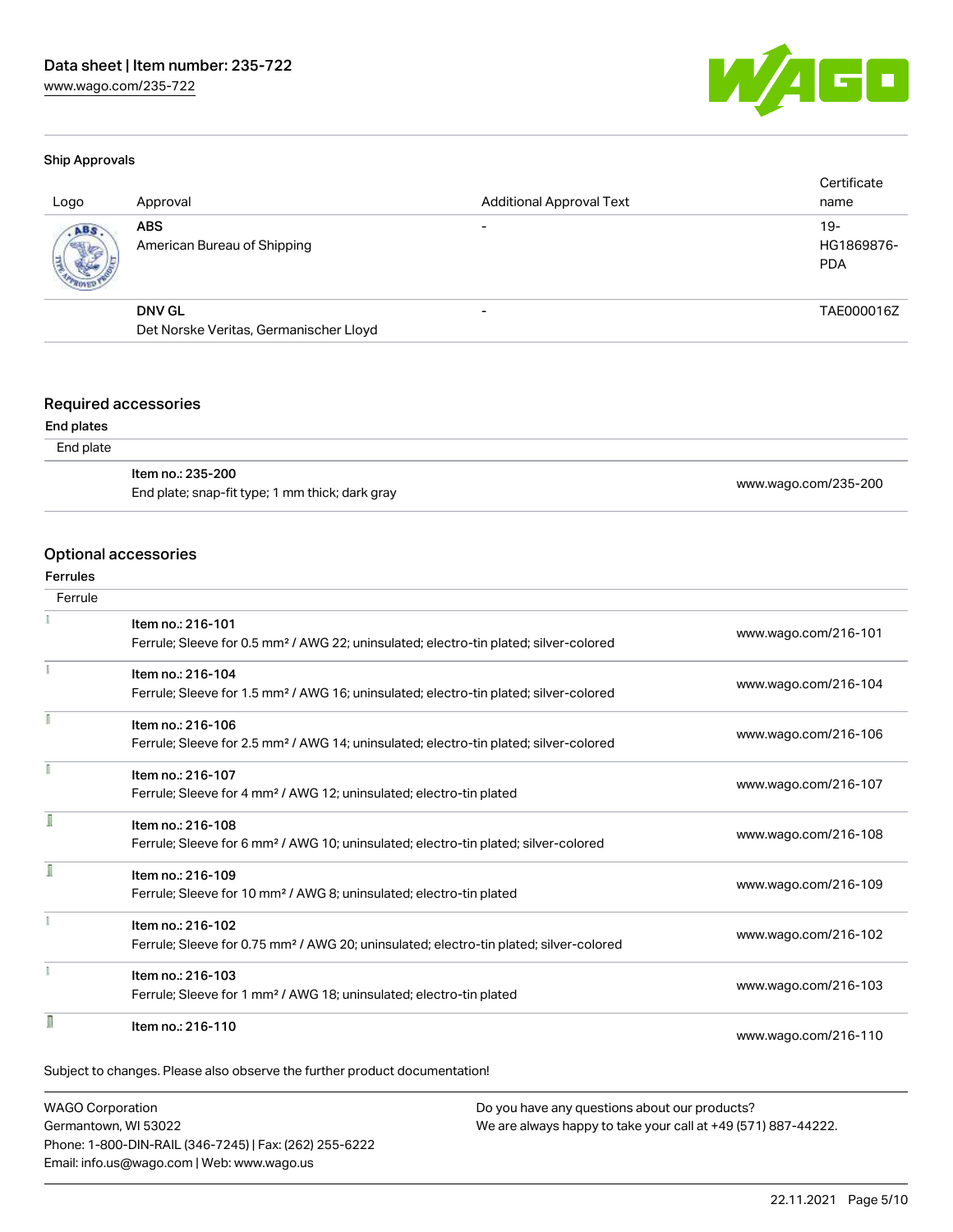[www.wago.com/235-722](http://www.wago.com/235-722)



|    | Ferrule; Sleeve for 16 mm <sup>2</sup> / AWG 6; uninsulated; electro-tin plated; metallic brown                                                                                    |                      |
|----|------------------------------------------------------------------------------------------------------------------------------------------------------------------------------------|----------------------|
| Î. | Item no.: 216-123<br>Ferrule; Sleeve for 1 mm <sup>2</sup> / AWG 18; uninsulated; electro-tin plated; silver-colored                                                               | www.wago.com/216-123 |
| Î. | Item no.: 216-122<br>Ferrule; Sleeve for 0.75 mm <sup>2</sup> / AWG 20; uninsulated; electro-tin plated; silver-colored                                                            | www.wago.com/216-122 |
| I. | Item no.: 216-124<br>Ferrule; Sleeve for 1.5 mm <sup>2</sup> / AWG 16; uninsulated; electro-tin plated                                                                             | www.wago.com/216-124 |
|    | Item no.: 216-142<br>Ferrule; Sleeve for 0.75 mm <sup>2</sup> / 18 AWG; uninsulated; electro-tin plated; electrolytic copper; gastight<br>crimped; acc. to DIN 46228, Part 1/08.92 | www.wago.com/216-142 |
|    | Item no.: 216-132<br>Ferrule; Sleeve for 0.34 mm <sup>2</sup> / AWG 24; uninsulated; electro-tin plated                                                                            | www.wago.com/216-132 |
| i. | Item no.: 216-121<br>Ferrule; Sleeve for 0.5 mm <sup>2</sup> / AWG 22; uninsulated; electro-tin plated; silver-colored                                                             | www.wago.com/216-121 |
|    | Item no.: 216-143<br>Ferrule; Sleeve for 1 mm <sup>2</sup> / AWG 18; uninsulated; electro-tin plated; electrolytic copper; gastight<br>crimped; acc. to DIN 46228, Part 1/08.92    | www.wago.com/216-143 |
| ĵ. | Item no.: 216-131<br>Ferrule; Sleeve for 0.25 mm <sup>2</sup> / AWG 24; uninsulated; electro-tin plated; silver-colored                                                            | www.wago.com/216-131 |
|    | Item no.: 216-141<br>Ferrule; Sleeve for 0.5 mm <sup>2</sup> / 20 AWG; uninsulated; electro-tin plated; electrolytic copper; gastight<br>crimped; acc. to DIN 46228, Part 1/08.92  | www.wago.com/216-141 |
| s. | Item no.: 216-152<br>Ferrule; Sleeve for 0.34 mm <sup>2</sup> / AWG 24; uninsulated; electro-tin plated                                                                            | www.wago.com/216-152 |
|    | Item no.: 216-203<br>Ferrule; Sleeve for 1 mm <sup>2</sup> / AWG 18; insulated; electro-tin plated; red                                                                            | www.wago.com/216-203 |
| I  | Item no.: 216-206<br>Ferrule; Sleeve for 2.5 mm <sup>2</sup> / AWG 14; insulated; electro-tin plated; blue                                                                         | www.wago.com/216-206 |
| Ä  | Item no.: 216-207<br>Ferrule; Sleeve for 4 mm <sup>2</sup> / AWG 12; insulated; electro-tin plated; gray                                                                           | www.wago.com/216-207 |
|    | Item no.: 216-202<br>Ferrule; Sleeve for 0.75 mm <sup>2</sup> / 18 AWG; insulated; electro-tin plated; gray                                                                        | www.wago.com/216-202 |
|    | Item no.: 216-151<br>Ferrule; Sleeve for 0.25 mm <sup>2</sup> / AWG 24; uninsulated; electro-tin plated                                                                            | www.wago.com/216-151 |
| 1  | Item no.: 216-204<br>Ferrule; Sleeve for 1.5 mm <sup>2</sup> / AWG 16; insulated; electro-tin plated; black                                                                        | www.wago.com/216-204 |
|    | Item no.: 216-209<br>Ferrule; Sleeve for 10 mm <sup>2</sup> / AWG 8; insulated; electro-tin plated; red                                                                            | www.wago.com/216-209 |

Subject to changes. Please also observe the further product documentation!

| <b>WAGO Corporation</b>                                | Do you have any questions about our products?                 |
|--------------------------------------------------------|---------------------------------------------------------------|
| Germantown. WI 53022                                   | We are always happy to take your call at +49 (571) 887-44222. |
| Phone: 1-800-DIN-RAIL (346-7245)   Fax: (262) 255-6222 |                                                               |
| Email: info.us@wago.com   Web: www.wago.us             |                                                               |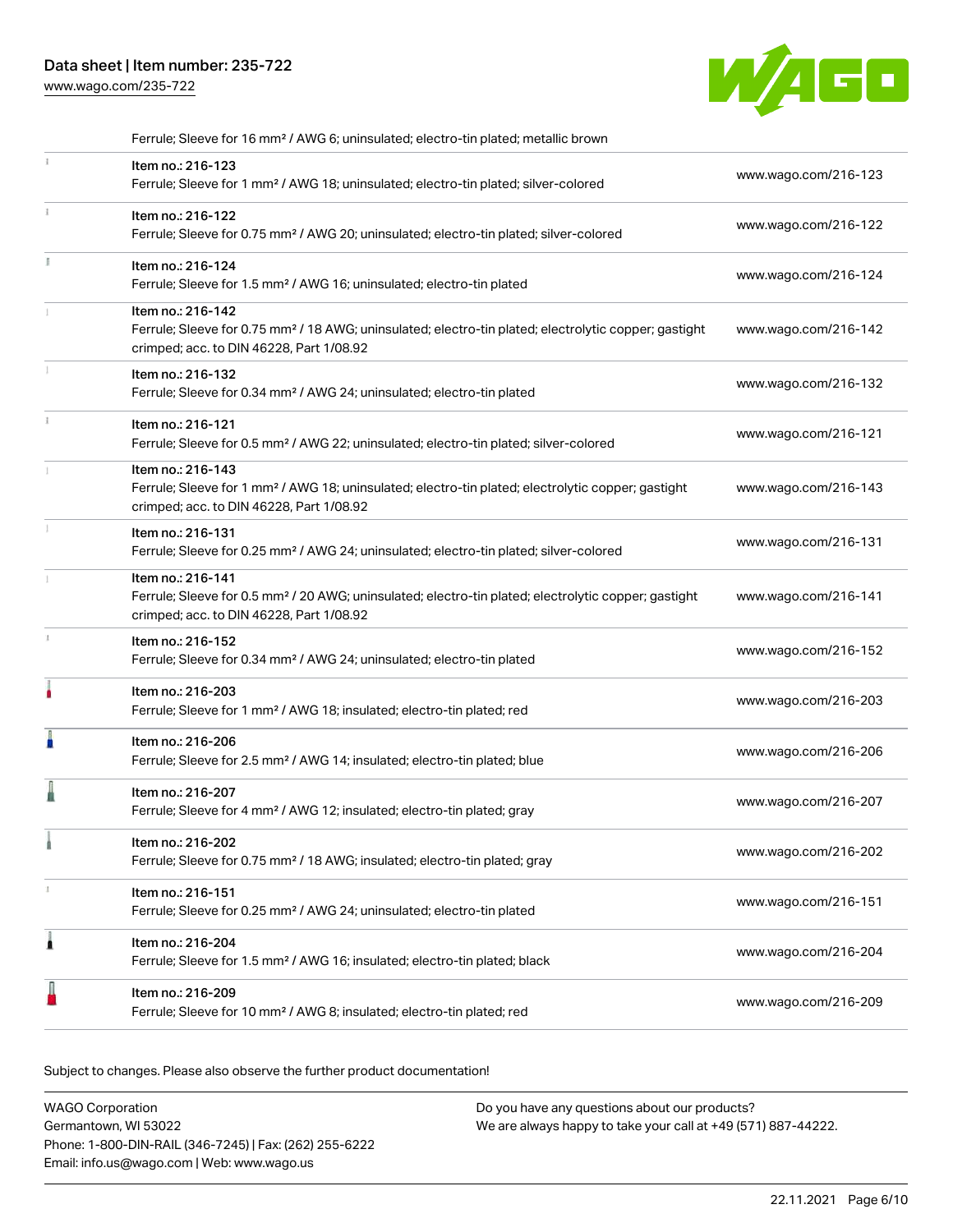Phone: 1-800-DIN-RAIL (346-7245) | Fax: (262) 255-6222

Email: info.us@wago.com | Web: www.wago.us

[www.wago.com/235-722](http://www.wago.com/235-722)



|                                                 | Item no.: 216-205<br>Ferrule; Sleeve for 2.08 mm <sup>2</sup> / AWG 14; insulated; electro-tin plated; yellow                                                                                              |                                                                                                                | www.wago.com/216-205 |
|-------------------------------------------------|------------------------------------------------------------------------------------------------------------------------------------------------------------------------------------------------------------|----------------------------------------------------------------------------------------------------------------|----------------------|
|                                                 | Item no.: 216-144<br>Ferrule; Sleeve for 1.5 mm <sup>2</sup> / AWG 16; uninsulated; electro-tin plated; electrolytic copper; gastight<br>crimped; acc. to DIN 46228, Part 1/08.92; silver-colored          |                                                                                                                | www.wago.com/216-144 |
|                                                 | Item no.: 216-208<br>Ferrule; Sleeve for 6 mm <sup>2</sup> / AWG 10; insulated; electro-tin plated; electrolytic copper; gastight crimped; www.wago.com/216-208<br>acc. to DIN 46228, Part 4/09.90; yellow |                                                                                                                |                      |
|                                                 | Item no.: 216-201<br>Ferrule; Sleeve for 0.5 mm <sup>2</sup> / 20 AWG; insulated; electro-tin plated; white                                                                                                |                                                                                                                | www.wago.com/216-201 |
|                                                 | Item no.: 216-223<br>Ferrule; Sleeve for 1 mm <sup>2</sup> / AWG 18; insulated; electro-tin plated; red                                                                                                    |                                                                                                                | www.wago.com/216-223 |
|                                                 | Item no.: 216-210<br>Ferrule; Sleeve for 16 mm <sup>2</sup> / AWG 6; insulated; electro-tin plated; electrolytic copper; gastight crimped; www.wago.com/216-210<br>acc. to DIN 46228, Part 4/09.90; blue   |                                                                                                                |                      |
|                                                 | Item no.: 216-241<br>Ferrule; Sleeve for 0.5 mm <sup>2</sup> / 20 AWG; insulated; electro-tin plated; electrolytic copper; gastight<br>crimped; acc. to DIN 46228, Part 4/09.90; white                     |                                                                                                                | www.wago.com/216-241 |
|                                                 | Item no.: 216-242<br>Ferrule; Sleeve for 0.75 mm <sup>2</sup> / 18 AWG; insulated; electro-tin plated; electrolytic copper; gastight<br>crimped; acc. to DIN 46228, Part 4/09.90; gray                     |                                                                                                                | www.wago.com/216-242 |
|                                                 | Item no.: 216-222<br>Ferrule; Sleeve for 0.75 mm <sup>2</sup> / 18 AWG; insulated; electro-tin plated; gray                                                                                                |                                                                                                                | www.wago.com/216-222 |
|                                                 | Item no.: 216-221<br>Ferrule; Sleeve for 0.5 mm <sup>2</sup> / 20 AWG; insulated; electro-tin plated; white                                                                                                |                                                                                                                | www.wago.com/216-221 |
|                                                 | Item no.: 216-224<br>Ferrule; Sleeve for 1.5 mm <sup>2</sup> / AWG 16; insulated; electro-tin plated; black                                                                                                |                                                                                                                | www.wago.com/216-224 |
|                                                 | Item no.: 216-243<br>Ferrule; Sleeve for 1 mm <sup>2</sup> / AWG 18; insulated; electro-tin plated; electrolytic copper; gastight crimped; www.wago.com/216-243<br>acc. to DIN 46228, Part 4/09.90; red    |                                                                                                                |                      |
|                                                 | Item no.: 216-244<br>Ferrule; Sleeve for 1.5 mm <sup>2</sup> / AWG 16; insulated; electro-tin plated; electrolytic copper; gastight<br>crimped; acc. to DIN 46228, Part 4/09.90; black                     |                                                                                                                | www.wago.com/216-244 |
|                                                 | Item no.: 216-263<br>Ferrule; Sleeve for 1 mm <sup>2</sup> / AWG 18; insulated; electro-tin plated; electrolytic copper; gastight crimped; www.wago.com/216-263<br>acc. to DIN 46228, Part 4/09.90; red    |                                                                                                                |                      |
|                                                 | Item no.: 216-246<br>Ferrule; Sleeve for 2.5 mm <sup>2</sup> / AWG 14; insulated; electro-tin plated; electrolytic copper; gastight<br>crimped; acc. to DIN 46228, Part 4/09.90; blue                      |                                                                                                                | www.wago.com/216-246 |
|                                                 | Item no.: 216-266<br>Ferrule; Sleeve for 2.5 mm <sup>2</sup> / AWG 14; insulated; electro-tin plated; electrolytic copper; gastight<br>crimped; acc. to DIN 46228, Part 4/09.90; blue                      |                                                                                                                | www.wago.com/216-266 |
|                                                 | Item no.: 216-264<br>Ferrule; Sleeve for 1.5 mm <sup>2</sup> / AWG 16; insulated; electro-tin plated; electrolytic copper; gastight                                                                        |                                                                                                                | www.wago.com/216-264 |
|                                                 | Subject to changes. Please also observe the further product documentation!                                                                                                                                 |                                                                                                                |                      |
| <b>WAGO Corporation</b><br>Germantown, WI 53022 |                                                                                                                                                                                                            | Do you have any questions about our products?<br>We are always happy to take your call at +49 (571) 887-44222. |                      |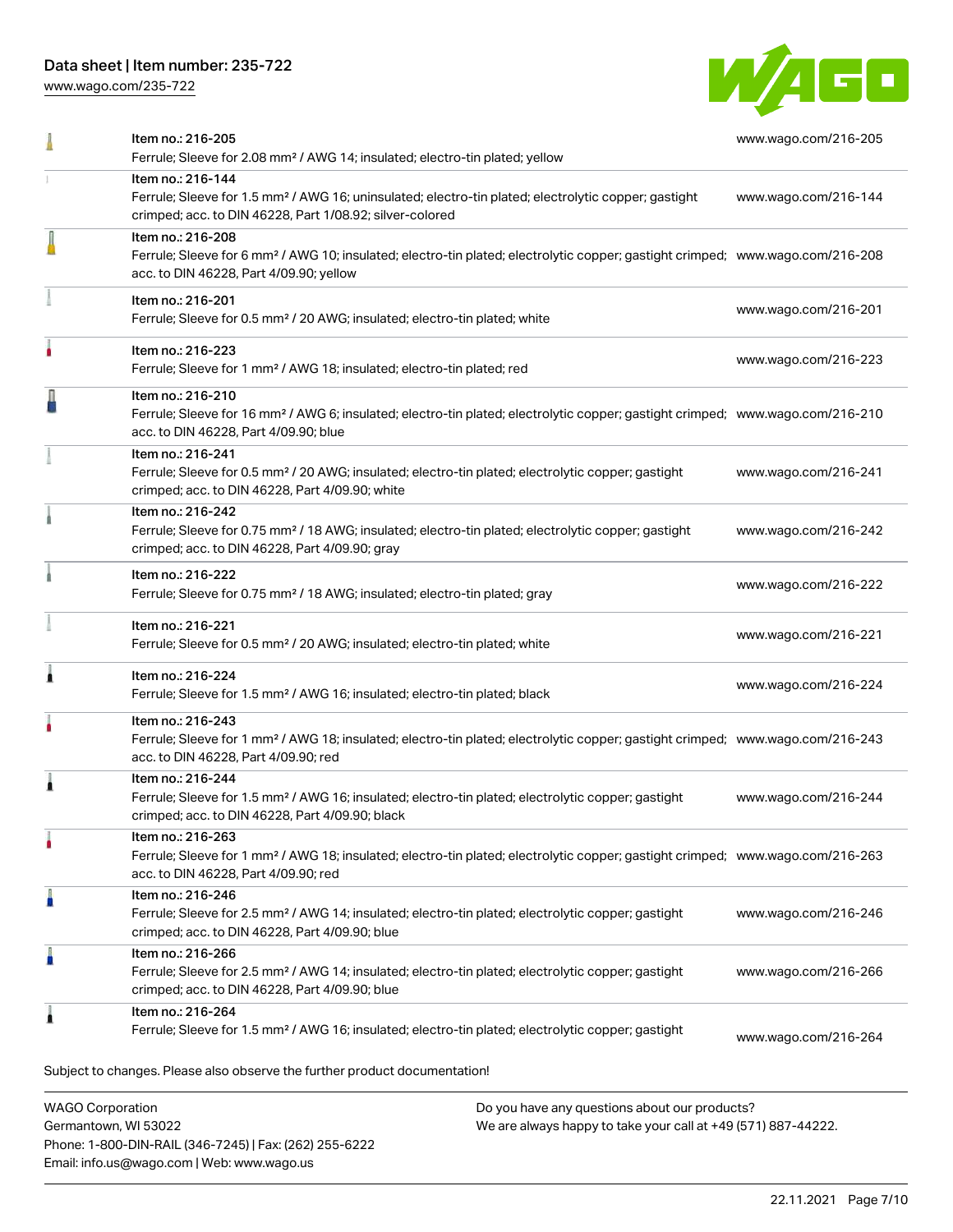

crimped; acc. to DIN 46228, Part 4/09.90; black

| 1 | Item no.: 216-284<br>Ferrule; Sleeve for 1.5 mm <sup>2</sup> / AWG 16; insulated; electro-tin plated; electrolytic copper; gastight<br>crimped; acc. to DIN 46228, Part 4/09.90; black                     | www.wago.com/216-284 |
|---|------------------------------------------------------------------------------------------------------------------------------------------------------------------------------------------------------------|----------------------|
| n | Item no.: 216-286<br>Ferrule; Sleeve for 2.5 mm <sup>2</sup> / AWG 14; insulated; electro-tin plated; electrolytic copper; gastight<br>crimped; acc. to DIN 46228, Part 4/09.90; blue                      | www.wago.com/216-286 |
| I | Item no.: 216-287<br>Ferrule; Sleeve for 4 mm <sup>2</sup> / AWG 12; insulated; electro-tin plated; electrolytic copper; gastight crimped; www.wago.com/216-287<br>acc. to DIN 46228, Part 4/09.90; gray   |                      |
|   | Item no.: 216-262<br>Ferrule; Sleeve for 0.75 mm <sup>2</sup> / 18 AWG; insulated; electro-tin plated; electrolytic copper; gastight<br>crimped; acc. to DIN 46228, Part 4/09.90; gray                     | www.wago.com/216-262 |
|   | Item no.: 216-288<br>Ferrule; Sleeve for 6 mm <sup>2</sup> / AWG 10; insulated; electro-tin plated; electrolytic copper; gastight crimped; www.wago.com/216-288<br>acc. to DIN 46228, Part 4/09.90; yellow |                      |
|   | Item no.: 216-289<br>Ferrule; Sleeve for 10 mm <sup>2</sup> / AWG 8; insulated; electro-tin plated; electrolytic copper; gastight crimped; www.wago.com/216-289<br>acc. to DIN 46228, Part 4/09.90; red    |                      |
|   | Item no.: 216-301<br>Ferrule; Sleeve for 0.25 mm <sup>2</sup> / AWG 24; insulated; electro-tin plated; yellow                                                                                              | www.wago.com/216-301 |
|   | Item no.: 216-321<br>Ferrule; Sleeve for 0.25 mm <sup>2</sup> / AWG 24; insulated; electro-tin plated; yellow                                                                                              | www.wago.com/216-321 |
|   | Item no.: 216-322<br>Ferrule; Sleeve for 0.34 mm <sup>2</sup> / 22 AWG; insulated; electro-tin plated; green                                                                                               | www.wago.com/216-322 |
|   | Item no.: 216-267<br>Ferrule; Sleeve for 4 mm <sup>2</sup> / AWG 12; insulated; electro-tin plated; electrolytic copper; gastight crimped; www.wago.com/216-267<br>acc. to DIN 46228, Part 4/09.90; gray   |                      |
|   | Item no.: 216-302<br>Ferrule; Sleeve for 0.34 mm <sup>2</sup> / 22 AWG; insulated; electro-tin plated; light turquoise                                                                                     | www.wago.com/216-302 |

#### Downloads

Documentation

#### Additional Information

| Technical explanations | 2019 Apr 3 | pdf<br>2.0 MB   | Download |
|------------------------|------------|-----------------|----------|
|                        |            | pdf<br>125.0 kB | Download |

## CAD files

CAE data

Subject to changes. Please also observe the further product documentation!

WAGO Corporation Germantown, WI 53022 Phone: 1-800-DIN-RAIL (346-7245) | Fax: (262) 255-6222 Email: info.us@wago.com | Web: www.wago.us Do you have any questions about our products? We are always happy to take your call at +49 (571) 887-44222.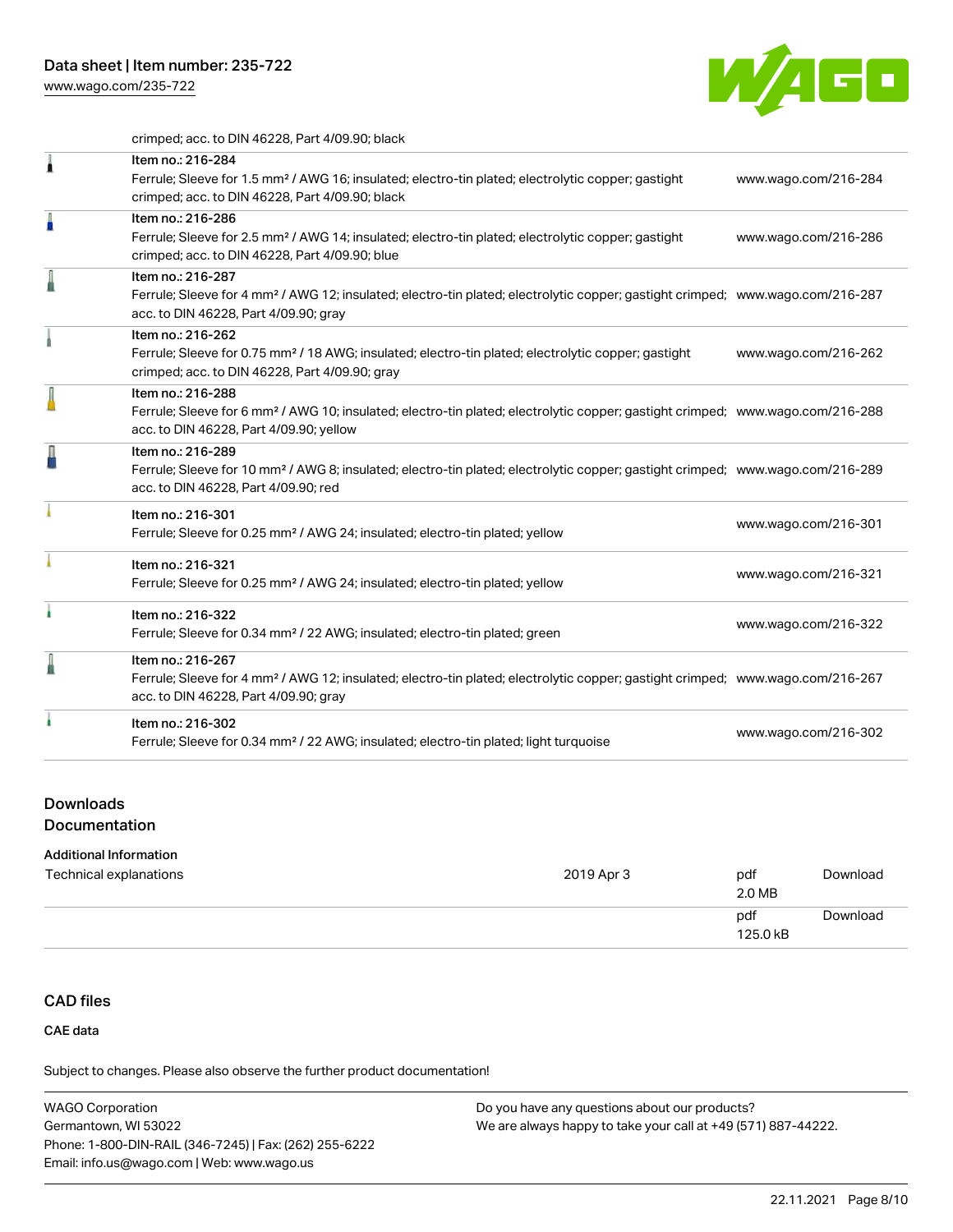

| EPLAN Data Portal 235-722                                                                                                                                              | <b>URL</b> | Download |
|------------------------------------------------------------------------------------------------------------------------------------------------------------------------|------------|----------|
| ZUKEN Portal 235-722                                                                                                                                                   | <b>URL</b> | Download |
| <b>PCB Design</b>                                                                                                                                                      |            |          |
| Symbol and Footprint 235-722                                                                                                                                           | <b>URL</b> | Download |
| CAx data for your PCB design, consisting of "schematic symbols and PCB footprints",<br>allow easy integration of the WAGO component into your development environment. |            |          |
| Supported formats:                                                                                                                                                     |            |          |
| ш<br>Accel EDA 14 & 15                                                                                                                                                 |            |          |
| ш<br>Altium 6 to current version                                                                                                                                       |            |          |
| $\blacksquare$<br>Cadence Allegro                                                                                                                                      |            |          |
| П<br>DesignSpark                                                                                                                                                       |            |          |
| ш<br>Eagle Libraries                                                                                                                                                   |            |          |
| П<br>KiCad                                                                                                                                                             |            |          |
| $\blacksquare$<br>Mentor Graphics BoardStation                                                                                                                         |            |          |
| ш<br>Mentor Graphics Design Architect                                                                                                                                  |            |          |
| Ш<br>Mentor Graphics Design Expedition 99 and 2000                                                                                                                     |            |          |
| ш<br>OrCAD 9.X PCB and Capture                                                                                                                                         |            |          |
| ш<br>PADS PowerPCB 3, 3.5, 4.X, and 5.X                                                                                                                                |            |          |
| Ц<br>PADS PowerPCB and PowerLogic 3.0                                                                                                                                  |            |          |
| $\blacksquare$<br>PCAD 2000, 2001, 2002, 2004, and 2006                                                                                                                |            |          |
| Pulsonix 8.5 or newer<br>$\blacksquare$                                                                                                                                |            |          |
| ш<br><b>STL</b>                                                                                                                                                        |            |          |
| ш<br>3D STEP                                                                                                                                                           |            |          |
| <b>TARGET 3001!</b>                                                                                                                                                    |            |          |
| Ш<br>View Logic ViewDraw                                                                                                                                               |            |          |
| П<br>Quadcept                                                                                                                                                          |            |          |
| Zuken CadStar 3 and 4                                                                                                                                                  |            |          |
| $\blacksquare$<br>Zuken CR-5000 and CR-8000                                                                                                                            |            |          |
| PCB Component Libraries (EDA), PCB CAD Library Ultra Librarian                                                                                                         |            |          |
| CAD data                                                                                                                                                               |            |          |
| 2D/3D Models 235-722                                                                                                                                                   | <b>URL</b> | Download |
|                                                                                                                                                                        |            |          |
| Subject to changes. Please also observe the further product documentation!                                                                                             |            |          |
|                                                                                                                                                                        |            |          |

WAGO Corporation Germantown, WI 53022 Phone: 1-800-DIN-RAIL (346-7245) | Fax: (262) 255-6222 Email: info.us@wago.com | Web: www.wago.us